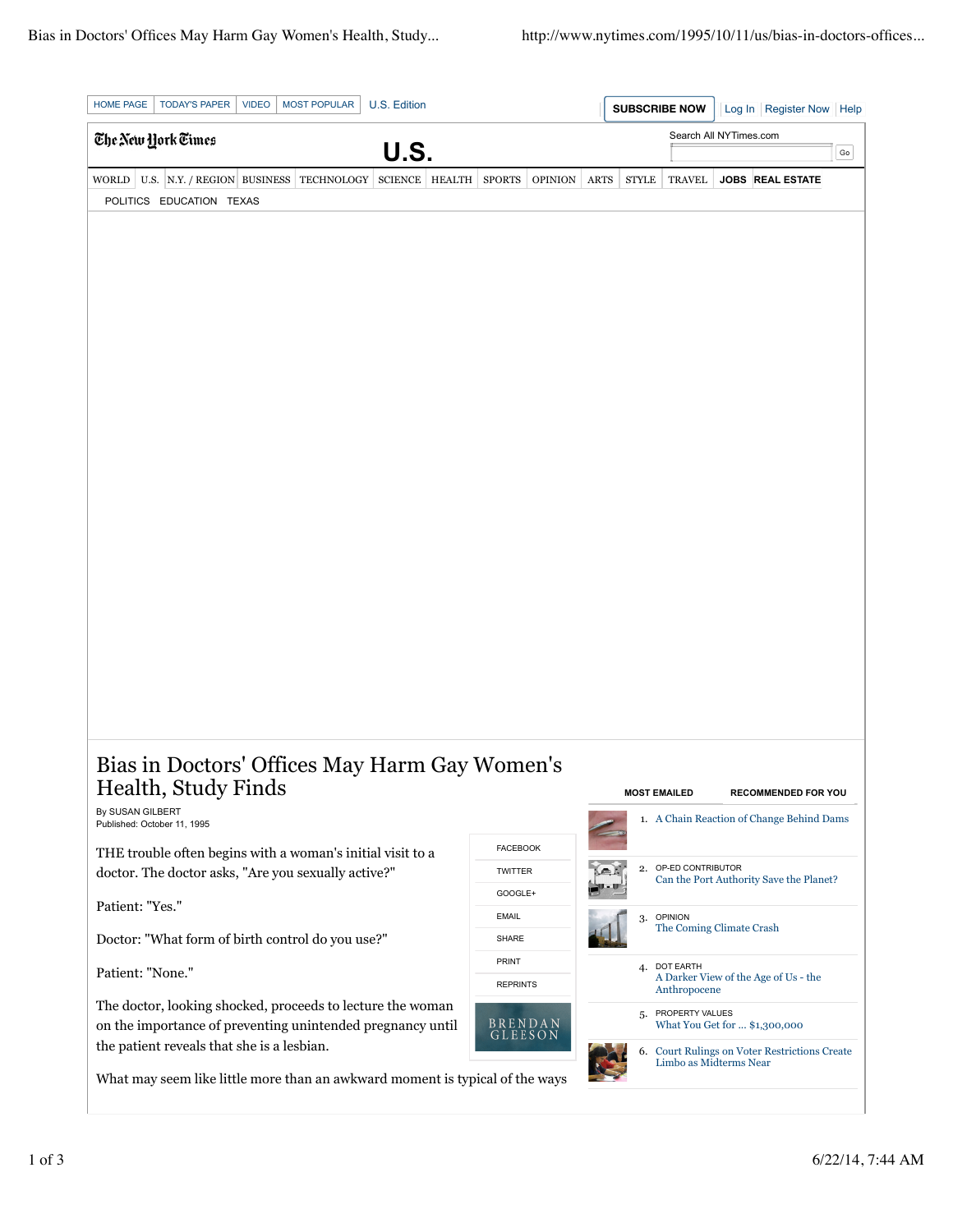in which many doctors alienate lesbian patients and may ultimately jeopardize their health, a recent study concluded.

Because of insensitive treatment as well as flagrant prejudice from doctors, lesbians have fewer checkups than they should, fail to get important screening tests like Pap smears, mammograms and cholesterol tests, and are therefore less likely than other women to have cancer and heart disease diagnosed in the early, most treatable stages, says Dr. Katherine A. O'Hanlan, author of the study, which was published last month in Current Problems in Obstetrics, Gynecology and Fertility.

"It was a sad surprise to find out how prejudiced doctors are toward lesbians," said Dr. O'Hanlan, a gynecological cancer surgeon at Stanford University Medical Center and a former president of the Gay and Lesbian Medical Association.

Dr. O'Hanlan says the medical profession's bias against lesbians is comparable to that documented against gay men, blacks and other minority groups. It is widely recognized, she said, that groups that face discrimination are more likely than the general population to suffer from cancer and heart disease and to die from those illnesses because they do not see doctors as often.

Her study does not prove that lesbians die sooner than heterosexual women, or that they have a higher incidence of serious illnesses. This information is unavailable, she says, because there have been very few studies on lesbian health -- just four have appeared in peer-reviewed obstetric and gynecological journals since 1966. She believes the lack of such research is itself evidence of bias against lesbians.

What her study does is identify risk factors that lesbians face for serious illnesses. It is the first broad review of research on lesbian health, incorporating data on 13,543 women who participated in seven health surveys.

A 1994 survey cited in Dr. O'Hanlan's study outlines the scope of the problem. In the survey, 54 percent of 710 gay and lesbian doctors said they had seen colleagues either deny care to gay and lesbian patients or give them substandard care. For example, some doctors erroneously told lesbians that they did not need Pap smears. In addition, 88 percent of the respondents had heard colleagues joke about gay and lesbian patients.

In another survey included in Dr. O'Hanlan's study, 72 percent of lesbian patients said their doctors had made derogatory remarks about them or ostracized them in some way. As a result 84 percent of the women said they hesitated to return to their doctors for treatment of new ailments. Instead, Dr. O'Hanlan found, many lesbians flock to chiropractors and practitioners of alternative medicine, whom they find more personable, even if their remedies are not scientifically proven.

Dr. O'Hanlan points to evidence that the alienation of lesbians from the medical establishment may increase their risk of cervical cancer and breast cancer. For one thing, lesbians let three times as much time go by between Pap smears as heterosexual women do, and as many as 10 percent of lesbians either have never had a Pap smear or have had just one in the previous 10 years.